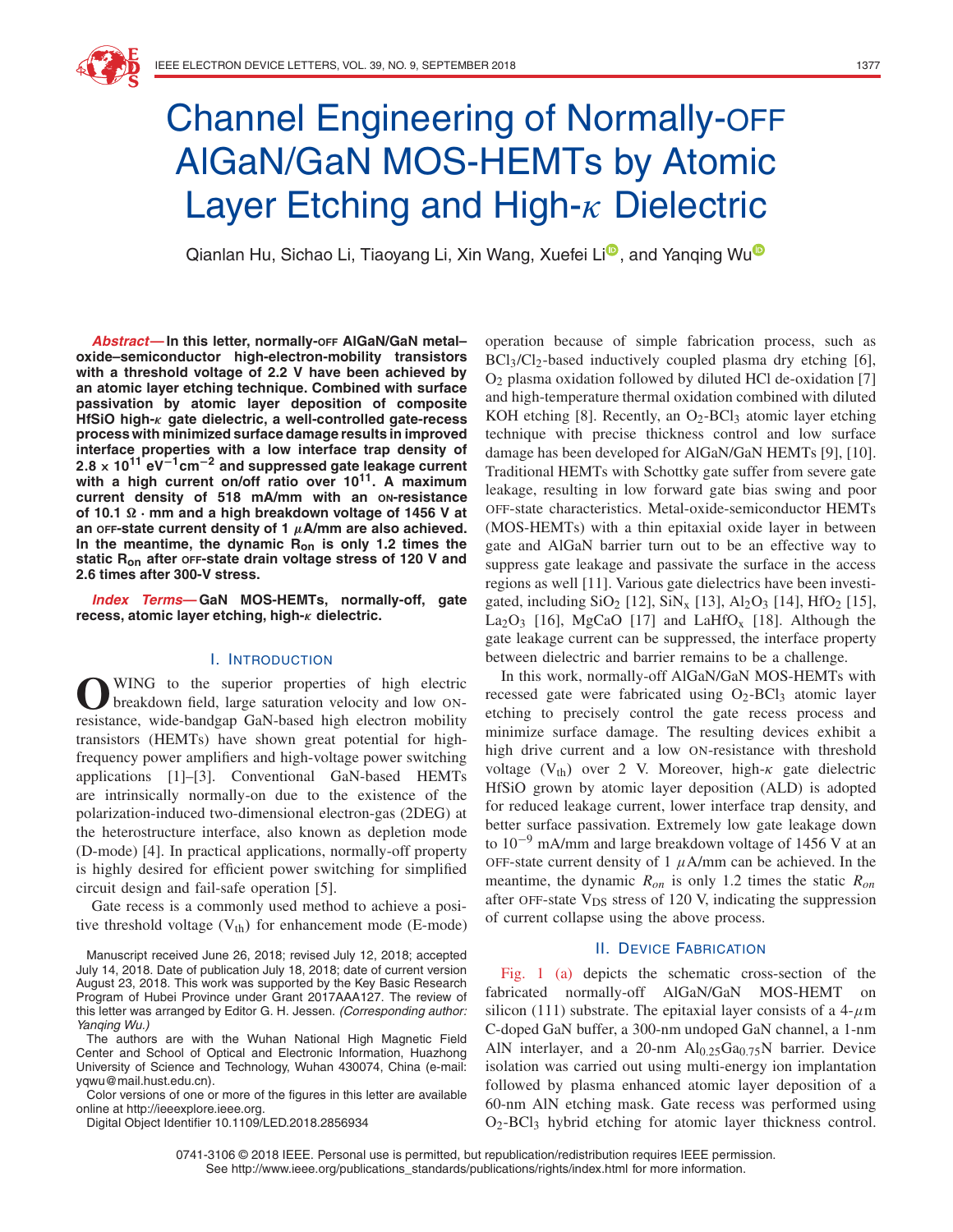

Fig. 1. (a) Cross section schematic view of the GaN MOS-HEMT. (b) Fabrication of recessed gate devices. (c) Trench profile of the 1  $\mu$ m width recessed gate window. (d) 1.5  $\mu$ m × 1.5  $\mu$ m surface morphology of the channel area.

In this case, the AlGaN barrier was recessed by means of repeated cycles of oxidation and etching using inductively coupled plasma, and each cycle consisted of forming a thin oxide layer on the top and etching away by low power BCl<sub>3</sub> etching. The etching rate was precisely controlled at 1.5 nm/cycle. Due to the lower volatility of  $AICI<sub>x</sub>$  relative to  $GaCl<sub>x</sub>$ , and smaller bond energy of  $Ga-N$  compared to Al-N, the recess etching stopped at the AlN interlayer [19]. This resembles a self-limiting process since  $BCl<sub>3</sub>$  etches the oxidized layer much faster than unoxidized regions [20]. Fig. 1 (c) shows atomic force microscopy image of the trench profile of the gate recessed area with a width of 2  $\mu$ m, and the surface roughness in the gate window is shown in Fig. 1  $(d)$ with a root mean square roughness of 0.27 nm, confirming the high uniformity of the recess etching. The source-drain ohmic contacts were formed by Ti/Al/Ni/Au multilayer metal deposition followed by rapid thermal annealing (RTA) at 870 °C for 30 s in N<sub>2</sub>. A 15-nm HfSiO high- $\kappa$  dielectric was deposited at 300 °C with Tetrakis(dimethylamino)hafnium, Tris(dimethylamino)silane and ozone as precursors. Finally, Ni/Au metal stack was deposited as gate electrodes followed by pads window opening. The MOS-HEMTs have a gate length of 1  $\mu$ m, a gate-source spacing of 3.5  $\mu$ m, a gate-drain distance of 21  $\mu$ m, and a gate width of 100  $\mu$ m unless otherwise noted. The contact resistance was extracted to be  $0.6 \Omega \cdot$  mm from transfer-length-method (TLM) model.

# III. RESULTS AND DISCUSSION

The 2DEG density induced by the piezoelectric polarization between AlGaN and GaN depends on the thickness of AlGaN, and as the etching thickness increases, the density decreases which leads to a positive shift of  $V_{th}$  as shown in Fig. 2 (a). E-mode operation can be achieved with negligible hysteresis (38 mV at 1 KHz) and frequency dispersion as shown in capacitance-voltage (CV) characteristics in Fig. 2 (b). Multifrequency conductance method was employed to map the



Fig. 2. (a) Capacitance-voltage (CV) characteristics with etching thickness from 10-19 nm. (b) Multi-frequency CV characteristics of E-mode device under double sweep. (c) Experimental and fitting curves of G<sub>p</sub>/ $\omega$  vs.  $\omega$ , where the G<sub>p</sub>/ $\omega$  is equivalent parallel conductance and  $\omega$ is radial frequency. (d) Trap state density as a function of energy level.



Fig. 3. (a) Comparison of transfer characteristics for D/E-mode MOS-HEMTs in linear scale. (b) Transfer characteristic and gate leakage current of E-mode device in semi-log scale. (c) Comparison of output characteristics for D/E-mode MOS-HEMTs.

interface properties and the equivalent parallel conductance  $G_p/\omega$  as a function of radial frequency  $(\omega)$  is given by the equation:  $G_p/\omega = q\omega \tau_{it}D_{it}/[1+(\omega \tau_{it})^2]$ , where q is the electron charge and  $\tau_{it}$  is the time constant. The trap state density  $D_{it}$ can be extracted using equation:  $D_{it} = 2.5(G_p/\omega)_{peak}/q$  [21].  $D_{it}$  as a function of energy level (E<sub>C</sub>-E<sub>T</sub>) is shown in Fig. 2 (d) and the trap state density is in the range of  $2.8 \times 10^{11}$ -3.6  $\times 10^{12}$  $eV^{-1}$ cm<sup>-2</sup> for energy span of 0.24-0.31 eV below the GaN conduction band, exhibiting a high quality of the interface owing to the low-damage recess and excellent interface quality.

Fig. 3 (a) compares the transfer characteristics of GaN MOS-HEMTs where  $V_{th}$  values are extracted to be  $-4.8$  V and 2.2 V for D-mode and E-mode devices by linear extrapolation, respectively. The peak conductance  $G<sub>m</sub>$  increases from 148 mS/mm to 170 mS/mm after recess, suggesting an efficient gate electro-static control using the high- $\kappa$  gate dielectric. FATFET ( $L_G$  = 100  $\mu$ m, W<sub>G</sub> = 100  $\mu$ m) mobility of 520 cm<sup>2</sup>/V  $\cdot$  s was extracted [22]. In the transfer characteristics at  $V_{DS}$  = 5 V shown in Fig. 3 (b), a small subthreshold slope (SS) of 104 mV/dec and high on/off current ratio over  $10^{11}$  can be achieved. The I<sub>D</sub> to I<sub>G</sub> ratio is more than  $10<sup>9</sup>$  even at a large forward bias of 6 V, suggesting minimal leakage current of the high- $\kappa$  dielectric. Comparison of output characteristics for the MOS-HEMTs with and without gate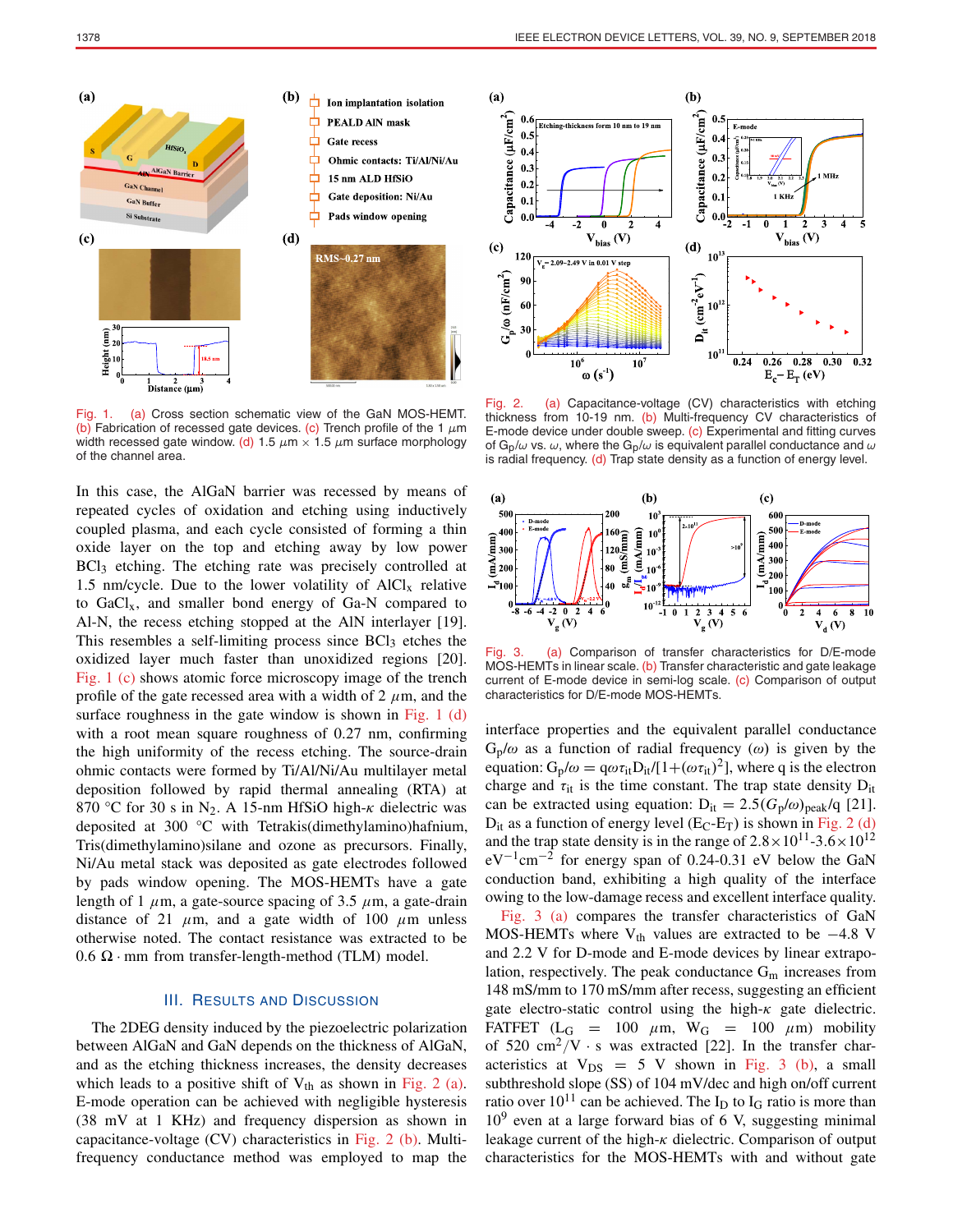

Fig. 4. (a) Pulsed-IV output characteristics of E-mode MOS-HEMT under quiescent points from  $(V_{GS}, V_{DS}) = (0 V, 10 V)$  to  $(0 V, 300 V)$ at  $V_G = 5$  V. The inset is the measurement setup. (b) The ratio of dynamic ON-resistance of the fabricated D/E-mode MOS-HEMTs at different quiescent drain bias points. Both D-mode and E-mode devices have a  $L_{GD}$  of 16  $\mu$ m.



Fig. 5. OFF-state breakdown characteristics of the E-mode devices with gate-drain distance of 10, 15 and 20  $\mu$ m at V<sub>G</sub> = 0 V. Gate and source electrodes are biased at 0 V.

recess is shown in Fig. 3 (c), where the maximum output current  $I_{\text{D,MAX}}$  of 519 mA/mm at  $V_{\text{G}} = 6$  V is achieved for the E-mode device, comparable to 512 mA/mm at  $V_G = -1$  V for the D-mode device. A low ON-resistance (*Ron*) of 10.1  $\Omega$  · mm is also obtained for the E-mode device, slightly larger than 9.2  $\Omega$  · mm of D-mode device. It is worth noting that the drain current of the D-mode device drops significantly at high drain bias, indicating a self-heating induced by high current density and a charge trapping induced by high electric field between drain and gate [23].

Pulsed *I*<sub>D</sub>–*V*<sub>D</sub> measurement under fast switching with different quiescent bias points were carried out to evaluate the current collapse characteristics as shown in Fig. 4 (a), where the pulsed output characteristics of the E-mode MOS-HEMT are plotted together at quiescent bias points from  $(V_{GS},$  $V_{DS}$  = (0 V, 10 V) to (0 V, 300 V) at  $V_G$  = 5 V. The inset shows the pulsed-IV measurement setup where the measurement pulse width is 50  $\mu$ s (total width 100  $\mu$ s) with a period of 10 ms. The E-mode device exhibits an increase of 250 % in the dynamic *Ron* after high drain bias stress of 300 V, indicating the current collapse induced by charge trapping has been effectively suppressed [24]. The ratio of dynamic ON-resistance of the fabricated D/E-mode MOS-HEMTs are extracted and plotted in Fig. 4 (b), where the D-mode device suffers from more severe current collapse which can be attributed to the higher field between drain and gate with more electron injection to traps in the access region.

Fig. 5 shows the OFF-state breakdown characteristics of the E-mode devices with varying gate-drain distance. It can be

seen that the gate leakage is about two orders lower than  $I_D$ , suggesting that the leakage current is mainly originated from the source injection current at a drain bias up to 1200 V when the OFF-state gate leakage has been effectively suppressed by the HfSiO high- $\kappa$  dielectric. The leakage from both source and gate increases when  $V_D$  further increases beyond 1200 V and eventually leads to hard breakdown. The breakdown voltage increases with gate-drain distance due to the length-dependent electric field. The highest breakdown voltage reaches to 1456 V at an OFF-state current density of 1  $\mu$ A/mm at  $L_{GD}$  = 21  $\mu$ m, resulting in a lateral breakdown strength of 0.91 MV/cm and a power figure of merit  $(BV^2/R_{on,sp})$ of 733 MW/cm2.

# IV. CONCLUSION

Normally-off AlGaN/GaN MOS-HEMTs have been fabricated using a precisely controlled and low-damage atomic layer etching technique. The device exhibits a threshold voltage of 2.2 V and a saturation current of 518 mA/mm with a low ON-resistance of 10.1  $\Omega$  · mm. In combination with the HfSiO high- $\kappa$  gate dielectric grown by atomic layer deposition, the gate leakage current and interface trap density have been suppressed simultaneously, leading to a high on/off ratio of  $10^{11}$  and enhanced breakdown voltage of 1456 V. Pulsed-IV measurement is performed with satisfactory dynamic characteristics attributed to low trap state density. These results show the great potential of the optimized channel engineering of AlGaN/GaN MOS-HEMTs for power switching applications.

### **REFERENCES**

- [1] N. Ikeda *et al.*, "GaN power transistors on Si substrates for switching applications," *Proc. IEEE*, vol. 98, no. 7, pp. 1151–1161, Jul. 2010, doi: [10.1109/JPROC.2009.2034397.](http://dx.doi.org/10.1109/JPROC.2009.2034397)
- [2] J. Das, J. Everts, J. Van Den Keybus, M. V. Hove, D. Visalli, P. Srivastava, D. Marcon, K. Cheng, M. Leys, and S. Decoutere, "A 96% efficient high-frequency DC–DC converter using E-mode GaN DHFETs on Si|," *IEEE Electron Device Lett.*, vol. 32, no. 10, pp. 1370–1372, Oct. 2011, doi: [10.1109/LED.2011.2162393.](http://dx.doi.org/10.1109/LED.2011.2162393)
- [3] M. Ishida, T. Ueda, T. Tanaka, and D. Ueda, "GaN on Si technologies for power switching devices," *IEEE Trans. Electron Devices*, vol. 60, no. 10, pp. 3053–3059, Oct. 2013, doi: [10.1109/TED.2013.2268577.](http://dx.doi.org/10.1109/TED.2013.2268577)
- [4] M. Wang, Y. Wang, C. Zhang, B. Xie, C. Wen, J. Wang, Y. Hao, W. Wu, K. J. Chen, and B. Shen, "900 V/1.6 m $\Omega$ ·cm<sup>2</sup> normally OFF Al<sub>2</sub>O<sub>3</sub>/GaN MOSFET on silicon substrate," *IEEE Trans. Electron Devices*, vol. 61, no. 6, pp. 2035–2040, Jun. 2014, doi: [10.1109/TED.2014.](http://dx.doi.org/10.1109/TED.2014.2315994) [2315994.](http://dx.doi.org/10.1109/TED.2014.2315994)
- [5] T. Oka and T. Nozawa, "AlGaN/GaN recessed MIS-gate HFET with high-threshold-voltage normally-off operation for power electronics applications," *IEEE Electron Device Lett.*, vol. 29, no. 7, pp. 668–670, Jul. 2008, doi: [10.1109/LED.2008.2000607.](http://dx.doi.org/10.1109/LED.2008.2000607)
- [6] K.-W. Kim, S.-D. Jung, D.-S. Kim, H.-S. Kang, K.-S. Im, J.-J. Oh, J.-B. Ha, J.-K. Shin, and J.-H. Lee, "Effects of TMAH treatment on device performance of normally off Al2O3/GaN MOSFET," *IEEE Electron Device Lett.*, vol. 32, no. 7, pp. 1376–1378, Oct. 2011, doi: [10.1109/LED.2011.2163293.](http://dx.doi.org/10.1109/LED.2011.2163293)
- [7] Q. Zhou, L. Liu, A. Zhang, B. Chen, Y. Jin, Y. Shi, Z. Wang, W. Chen, and B. Zhang, "7.6 V threshold voltage high-performance normallyoff Al<sub>2</sub>O<sub>3</sub>/GaN MOSFET achieved by interface charge engineering, *IEEE Electron Device Lett.*, vol. 37, no. 2, pp. 165–168, Feb. 2016, doi: [10.1109/LED.2015.2511026.](http://dx.doi.org/10.1109/LED.2015.2511026)
- [8] S. Lin *et al.*, "A GaN HEMT structure allowing self-terminated, plasma-free etching for high-uniformity, high-mobility enhancementmode devices," *IEEE Electron Device Lett.*, vol. 37, no. 4, pp. 377–380, Apr. 2016, doi: [10.1109/LED.2016.2533422](http://dx.doi.org/10.1109/LED.2016.2533422).